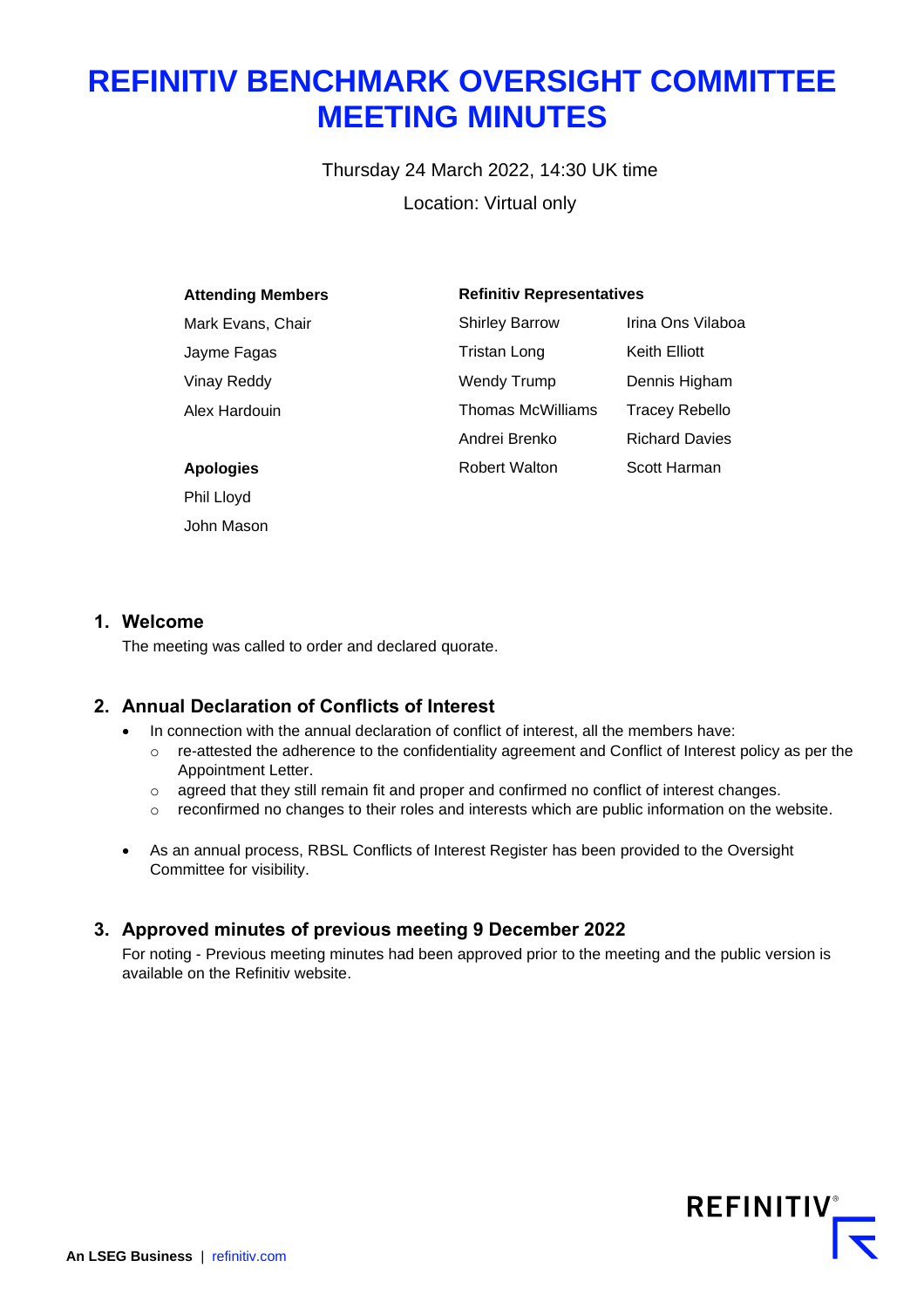#### **4. Action items**

Three action items have been reviewed and closed.

## **Convertibles**

#### **5. Operations Update for Convertibles**

5.1 Index Management and Technology

- There were no Index restatements during this reporting period (December 2021 January 2022)
- There were no expert judgment / notable events during the current reporting period.
- Methodology Version 10 is currently awaiting approval from the Board. Version 10 is a non-material rewrite to improve the document flow and add transparency.
- A few points for next methodology review in 2022 have been advised.
- A metric for the number of constituents presents in the Index with at least one price query known for such constituent as recorded by Refinitiv's Independent Evaluation Pricing Service has been provided.

5.2 Convertibles Content Operations.

- Regular sessions between Index Operations and Content Operations continued.
- An incident report was shared to the Oversight Committee.

# **6. Methodology Update**

Covered within agenda 5.1

#### **7. Technology Update**

- The progress of all workstreams for the Cloud migration was shared.
- The CBI Workshops scheduled for Q2 were shared.

#### **8. Project Update**

An update of the ongoing Convertible project was provided to the Oversight Committee.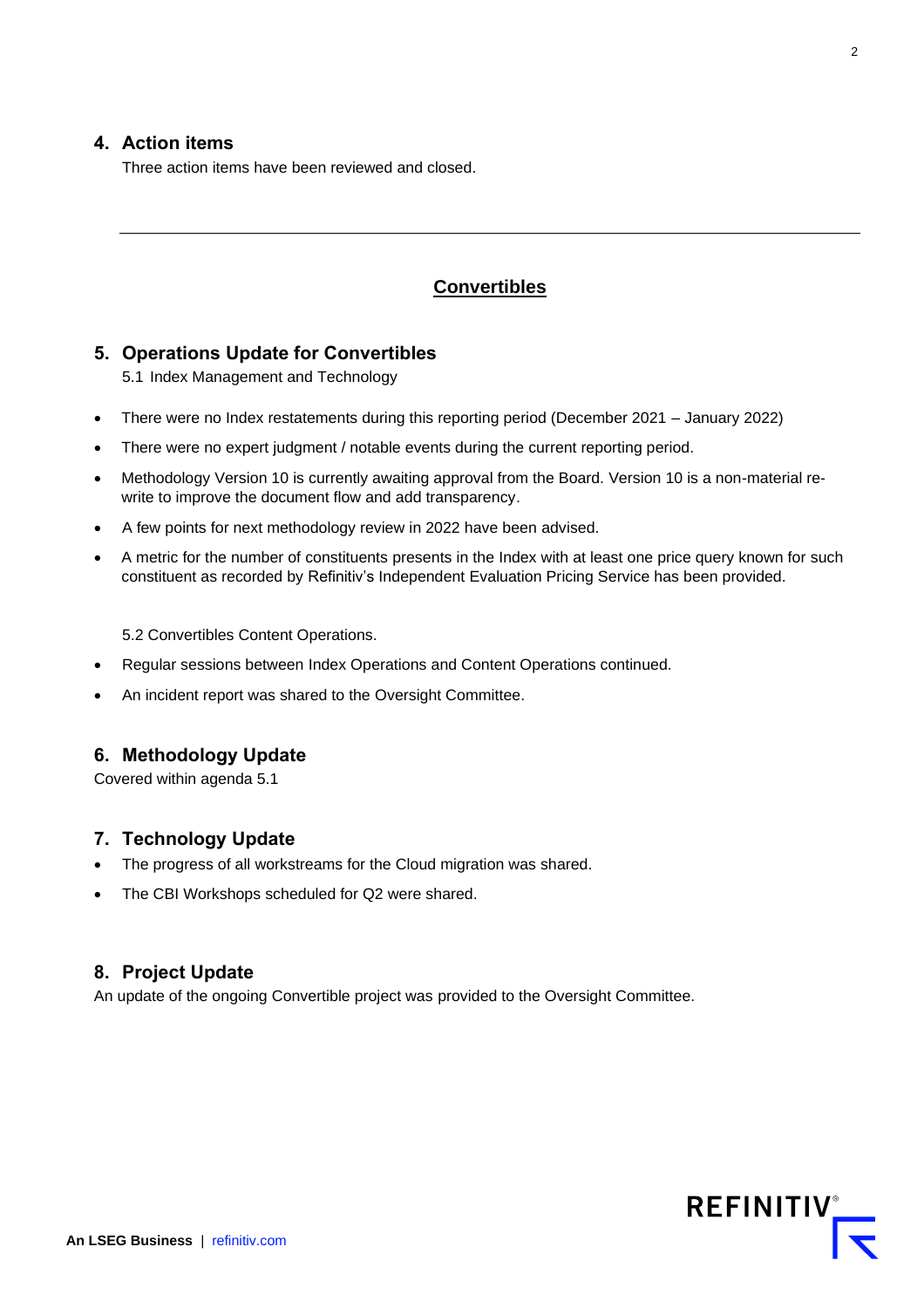# **Refinitiv Term SONIA**

## **9. Content Operations Update**

- There were no late publications or refixes in the previous 3 months.
- Permission changes will become effective 19th April to reflect licensing and ongoing access to real-time data

# **10.Monitoring and Surveillance Update**

- The benchmark rates movement across December 2021 to February 2022 was briefed to the Oversight Committee.
- All alerts in the previous quarter (Dec 2021 Feb 2022) were investigated by the M&S team and closed at Level 1 with no further actions.

# **11.Methodology Update – annual review**

- Term SONIA Methodology was provided to the Oversight Committee for review as part of the annual review process. The purpose of this annual review is to assess how well the Methodology has functioned in producing Term SONIA benchmark settings during the review period and whether any changes are considered desirable at this stage.
- The Oversight Committee approved the Methodology.

## **12.Threshold Calculation – annual review**

- As part of the annual review process, the Threshold Calculation Assessment report for Term Sonia was shared with the Oversight Committee members for review.
- The Oversight Committee approved the Threshold Calculation Assessment for Term Sonia.

# **SAIBOR**

# **13.SAIBOR Content Operations Update**

- All publications were on time with no republications and there were no issues to note during the last quarter.
- Transition to the enhanced SAIBOR methodology is underway and progressing without issue. (Completed as of the week of the Oversight Committee meeting)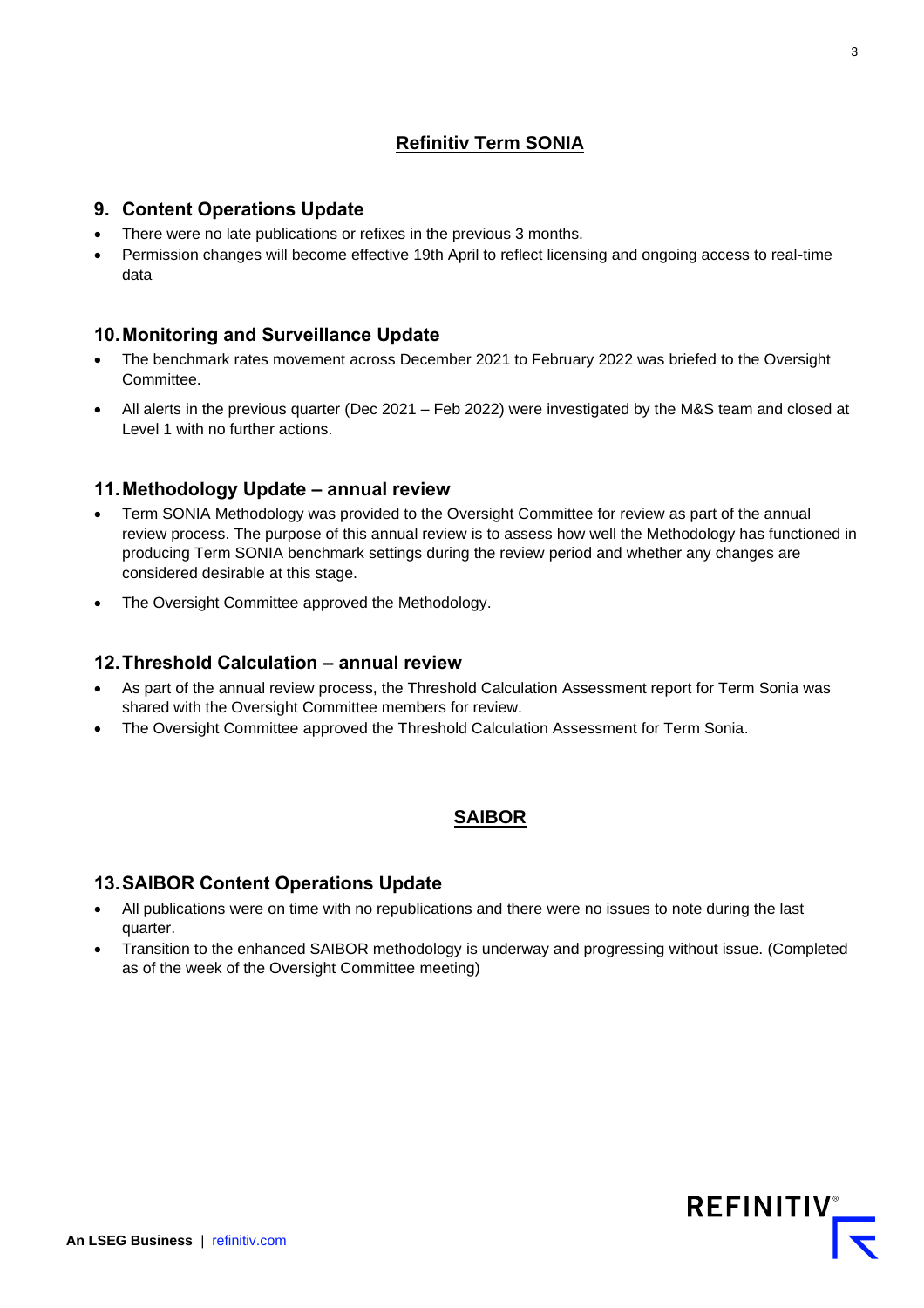#### **14.SAIBOR Monitoring & Surveillance Update**

- The Oversight Committee was briefed on the movement of the submission and the impact on the alerts triggered.
- An embargo period (from  $2<sup>nd</sup>$  January 2022) necessitated changes to the standard surveillance processes.

#### **15.SAIBOR Methodology Update – Transition enhanced methodology**

- The transition completed effectively on  $20<sup>th</sup>$  March. Refinitiv has sent formal notification to users and the submitters at the banks that the publication of individual contributions which were suspended during the transition periods would restart from 23rd March.
- Trivial changes of removing the reference of the legacy methodology and the transition were to be made to the Methodology and the Benchmark Statement.

#### **16.Threshold Calculation – annual review**

As an annual review process, the SAIBOR/ SAIBID Threshold Calculation Assessment was provided to the Oversight Committee for review. The Oversight Committee approved the SAIBOR/ SAIBID Threshold Calculation Assessment.

#### **17.Contributors Assessment**

DH shared with the Oversight Committee the Contributor Assessment for December 2021 to February 2022.

#### **TONA TSR**

#### **18. Content Operations Update**

- There were 3 late AM publications in last quarter December 2021 to February 2022 due to technical issues at Refinitiv. No alerts were raised and no queries have been received.
- There were no republications for the last quarter.
- The incident report for the No-fix on 30<sup>th</sup> November 2021, including the root cause and the remediation measures, was provided to the Oversight Committee.

#### **19.Monitoring and Surveillance Update**

• No material matters were identified, and all alerts were closed at level 1 by the Monitoring and Surveillance team with no further actions.

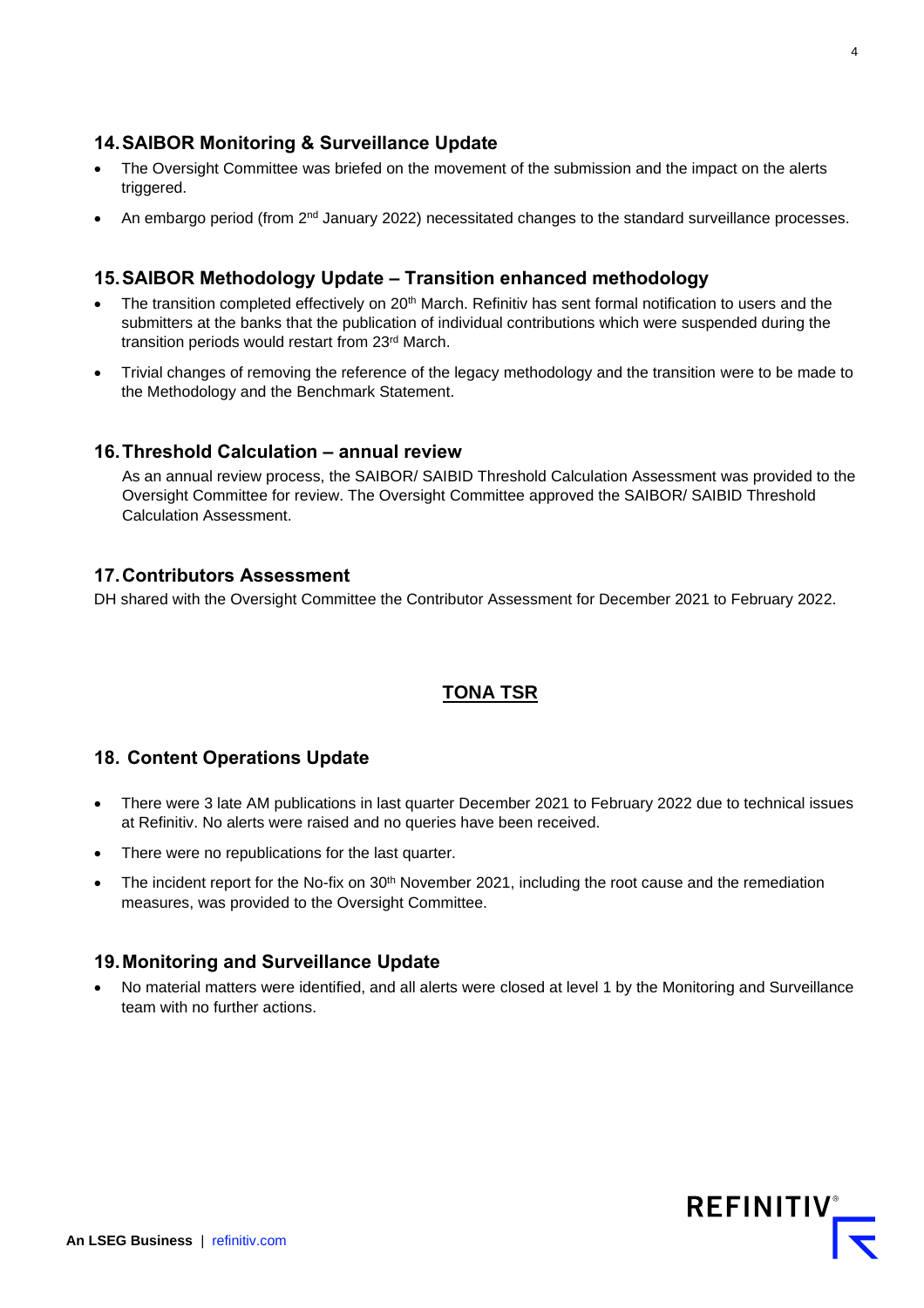# **20. Methodology Update – TSR Fallback / Enhancements**

- The changes to the Methodology and the Benchmark Statement for TSR including reference of data source are not material. Notification will be published on the website no less than 2 weeks before the effective date.
- The Oversight Committee approved the Methodology and Benchmark Statement changes and confirmed that they did not disagree with the proposition that the changes were not material.

# **USD IBOR Cash Fallbacks**

## **21.Content Operations Update**

- There were no late publications and no republication for both USD IBOR Cash Fallback Institutional rates and Consumer rates.
- Institutional rates were launched as Production Rates on the 26<sup>th</sup> November 2021. Consumer 1W and 2M rates launched as prototype on  $16<sup>th</sup>$  Dec 2021 and as Production Rates on the  $3<sup>rd</sup>$  January 2022.

# **22.Methodology Update**

No changes for USD Dollar Cash Fallback rates.

#### **23.Business Update**

Business update on Russian sanctions were provided to the Oversight Committee.

• With regards to the market event with the Ukraine/Russia conflict, LSEG group has a strong approach in place across the different business areas as to how to manage the consequences of the sanctions and the potential impact on calculations and provision of data. RBSL has been linked with the key groups within LSEG evaluating the meaning of the sanctions in order to ensure that a consistent approach is followed.

There was no discernible impact on the RBSL Interest Rate Benchmarks.

# **24.Regulatory Update**

A regulatory update was provided to the Oversight Committee including internal projects and FCA communications.